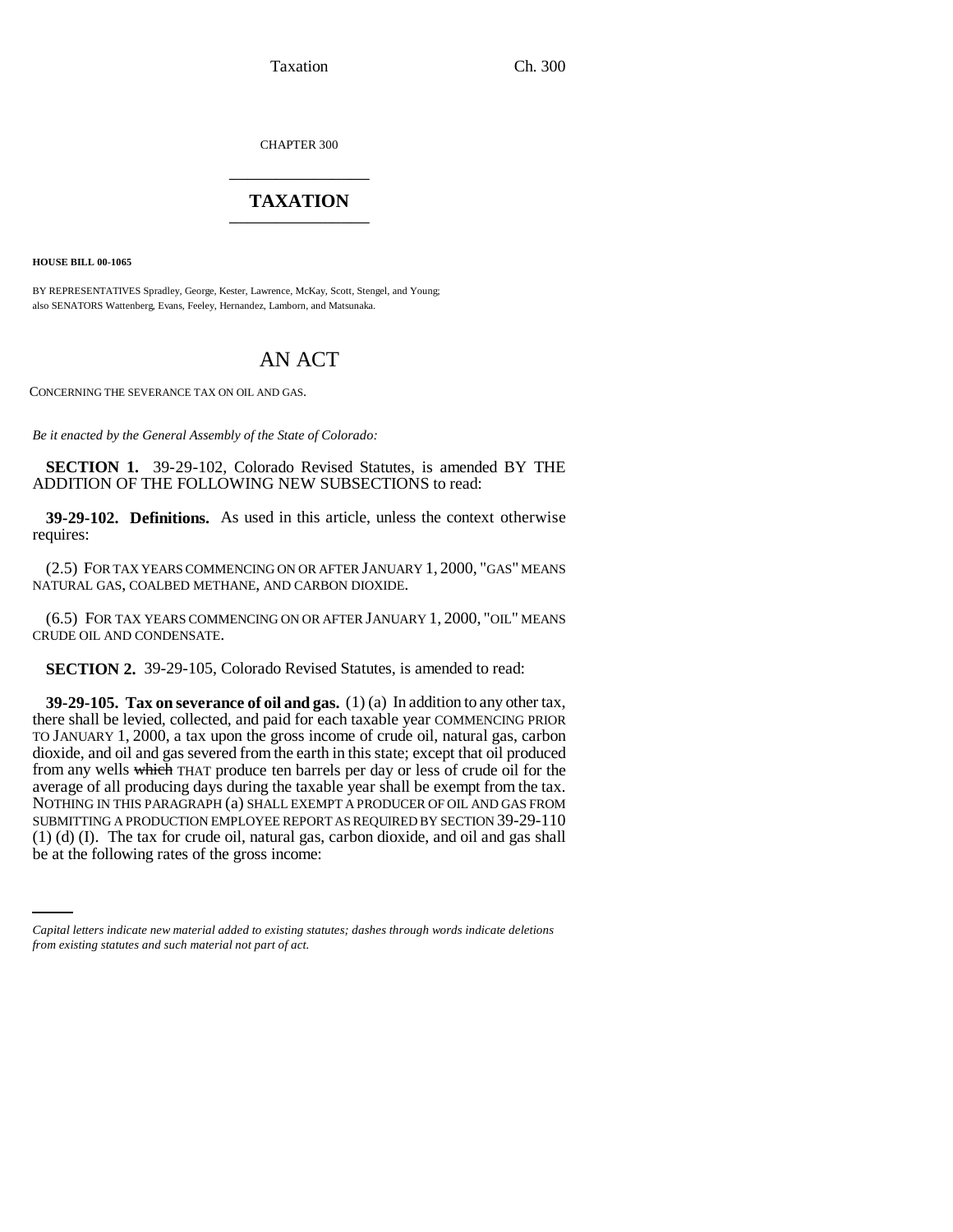| Ch. 300                       | Taxation |
|-------------------------------|----------|
| Under \$25,000                | 2%       |
| \$25,000 and under \$100,000  | 3%       |
| \$100,000 and under \$300,000 | 4%       |
| \$300,000 and over            | 5%       |

(b) IN ADDITION TO ANY OTHER TAX, THERE SHALL BE LEVIED, COLLECTED, AND PAID FOR EACH TAXABLE YEAR COMMENCING ON OR AFTER JANUARY 1, 2000, A TAX UPON THE GROSS INCOME ATTRIBUTABLE TO THE SALE OF OIL AND GAS SEVERED FROM THE EARTH IN THIS STATE; EXCEPT THAT OIL PRODUCED FROM ANY WELLS THAT PRODUCE FIFTEEN BARRELS PER DAY OR LESS OF OIL AND GAS PRODUCED FROM WELLS THAT PRODUCE NINETY THOUSAND CUBIC FEET OR LESS OF GAS PER DAY FOR THE AVERAGE OF ALL PRODUCING DAYS FOR SUCH OIL OR GAS PRODUCTION DURING THE TAXABLE YEAR SHALL BE EXEMPT FROM THE TAX. NOTHING IN THIS PARAGRAPH (b) SHALL EXEMPT A PRODUCER OF OIL AND GAS FROM SUBMITTING A PRODUCTION EMPLOYEE REPORT AS REQUIRED BY SECTION  $39-29-110(1)(d)(I)$ . THE TAX FOR OIL AND GAS SHALL BE AT THE FOLLOWING RATES OF THE GROSS INCOME:

| <b>UNDER \$25,0002%</b>       |       |
|-------------------------------|-------|
| \$25,000 AND UNDER \$100,000  | 3%    |
| \$100,000 AND UNDER \$300,000 | $4\%$ |
| \$300,000 AND OVER            | .5%   |

(2) (a) With respect to crude oil, natural gas, carbon dioxide, and oil and gas, there shall be allowed, as a credit against the tax computed in accordance with the provisions of PARAGRAPH (a) OF subsection (1) of this section FOR EACH TAXABLE YEAR COMMENCING PRIOR TO JANUARY 1,2000, an amount equal to eighty-seven and one-half percent of all ad valorem taxes assessed during the taxable year in the case of accrual basis taxpayers or paid during the taxable year in the case of cash basis taxpayers upon crude oil, natural gas, carbon dioxide, and oil and gas leaseholds and leasehold interests and oil and gas royalties and royalty interests for state, county, municipal, school district, and special district purposes, except such ad valorem taxes assessed or paid for such purposes upon equipment and facilities used in the drilling for, production of, storage of, and pipeline transportation of crude oil, natural gas, and carbon dioxide. However, no credit shall be allowed for ad valorem taxes paid or assessed on oil wells which THAT produce ten barrels per day or less of crude oil for the average of all producing days during the taxable year.

(b) WITH RESPECT TO OIL AND GAS, THERE SHALL BE ALLOWED, AS A CREDIT AGAINST THE TAX COMPUTED IN ACCORDANCE WITH THE PROVISIONS OF PARAGRAPH (b) OF SUBSECTION (1) OF THIS SECTION FOR EACH TAXABLE YEAR COMMENCING ON OR AFTER JANUARY 1, 2000, AN AMOUNT EQUAL TO EIGHTY-SEVEN AND ONE-HALF PERCENT OF ALL AD VALOREM TAXES ASSESSED DURING THE TAXABLE YEAR IN THE CASE OF ACCRUAL BASIS TAXPAYERS OR PAID DURING THE TAXABLE YEAR IN THE CASE OF CASH BASIS TAXPAYERS UPON OIL AND GAS LEASEHOLDS AND LEASEHOLD